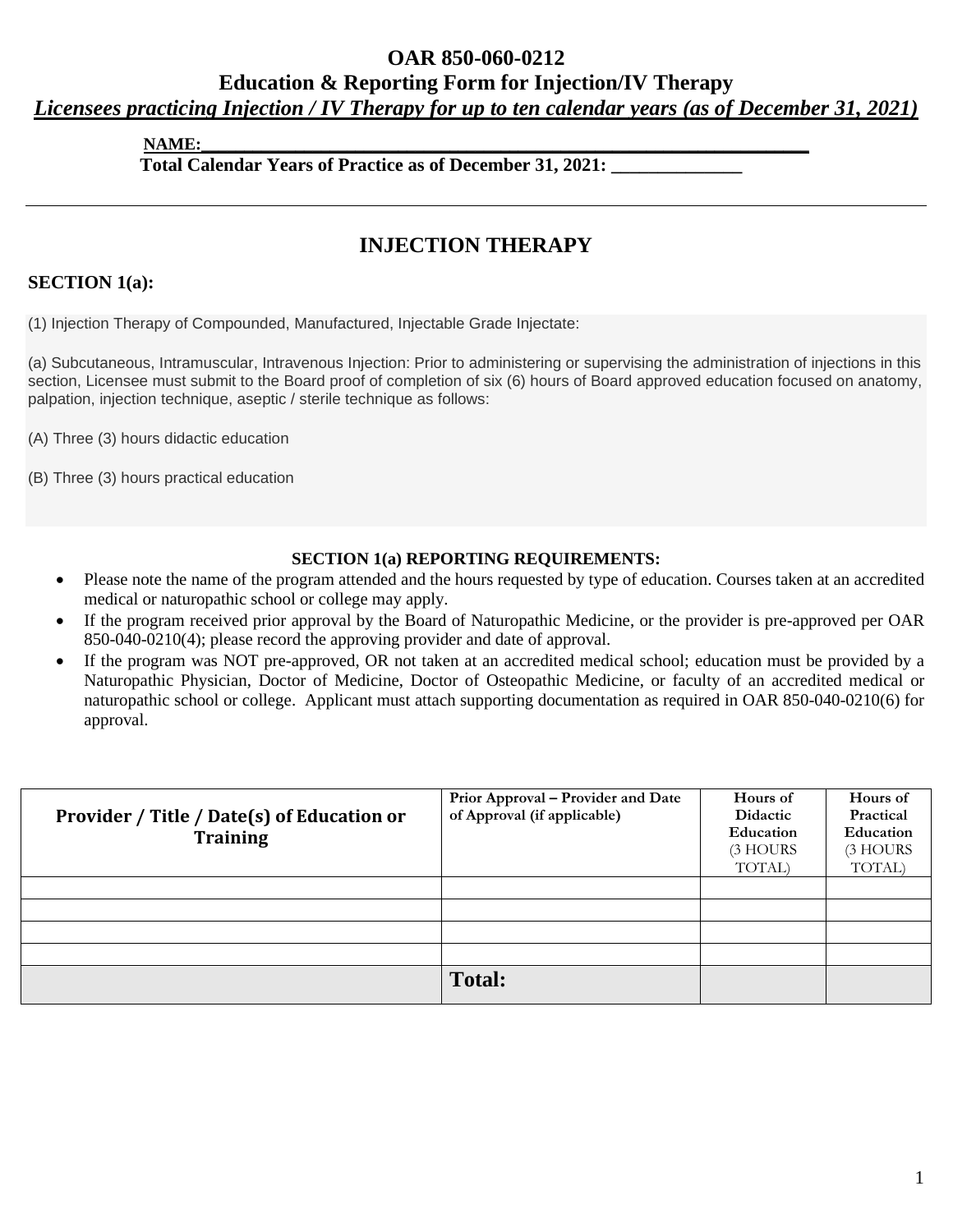## SECTION 1(b): *PRIOR TO ENGAGING IN BELOW THERAPY – LICENSEE MUST COMPLETE EDUCATION REQUIRED IN SECTION 1(a).*

(b) Lower Body and Lower Body Extremity Injections: Prior to administering or supervising the administration of injections beyond subcutaneous and intramuscular, Licensee must submit to the Board proof of completion of Board approved education as follows:

(A) Six (6) hours of Board approved education as defined in Section  $1(a)(A)$  and (B);

(B) Four (4) hours didactic education in diagnosis, natural history of conditions, care management, selection of image guidance, and interventional technique regarding lower body and/or lower body extremities.

(C) Ten (10) hours practical education including supervised delivery of therapy to appropriate target of the lower body and/or lower body extremities

#### **SECTION 1(b) REPORTING REQUIREMENTS:**

- Please note the name of the program attended and the hours requested by type of education.
- If the program received prior approval by the Board of Naturopathic Medicine, or the provider is pre-approved per OAR 850-040-0210(4); please record the approving provider and date of approval.
- If the program was NOT pre-approved; education must be provided by a Naturopathic Physician, Doctor of Medicine, Doctor of Osteopathic Medicine, or faculty of an accredited medical or naturopathic school or college, with five or more years of experience in tendons, ligament, and extremity injections. Applicant must attach supporting documentation as required in OAR 850-040-0210(6) for approval.

|                                                     | Prior Approval-          | <b>Hours of Didactic</b> | Hours of         |
|-----------------------------------------------------|--------------------------|--------------------------|------------------|
| Provider / Title / Date(s) of Education or Training | Provider and Date of     | Education                | Practical        |
|                                                     | Approval (if applicable) | (4 HOURS                 | Education        |
|                                                     |                          | TOTAL)                   | (10 Hours Total) |
|                                                     |                          |                          |                  |
|                                                     |                          |                          |                  |
|                                                     |                          |                          |                  |
|                                                     |                          |                          |                  |
|                                                     |                          |                          |                  |
|                                                     |                          |                          |                  |
|                                                     |                          |                          |                  |
|                                                     |                          |                          |                  |
| Total:                                              |                          |                          |                  |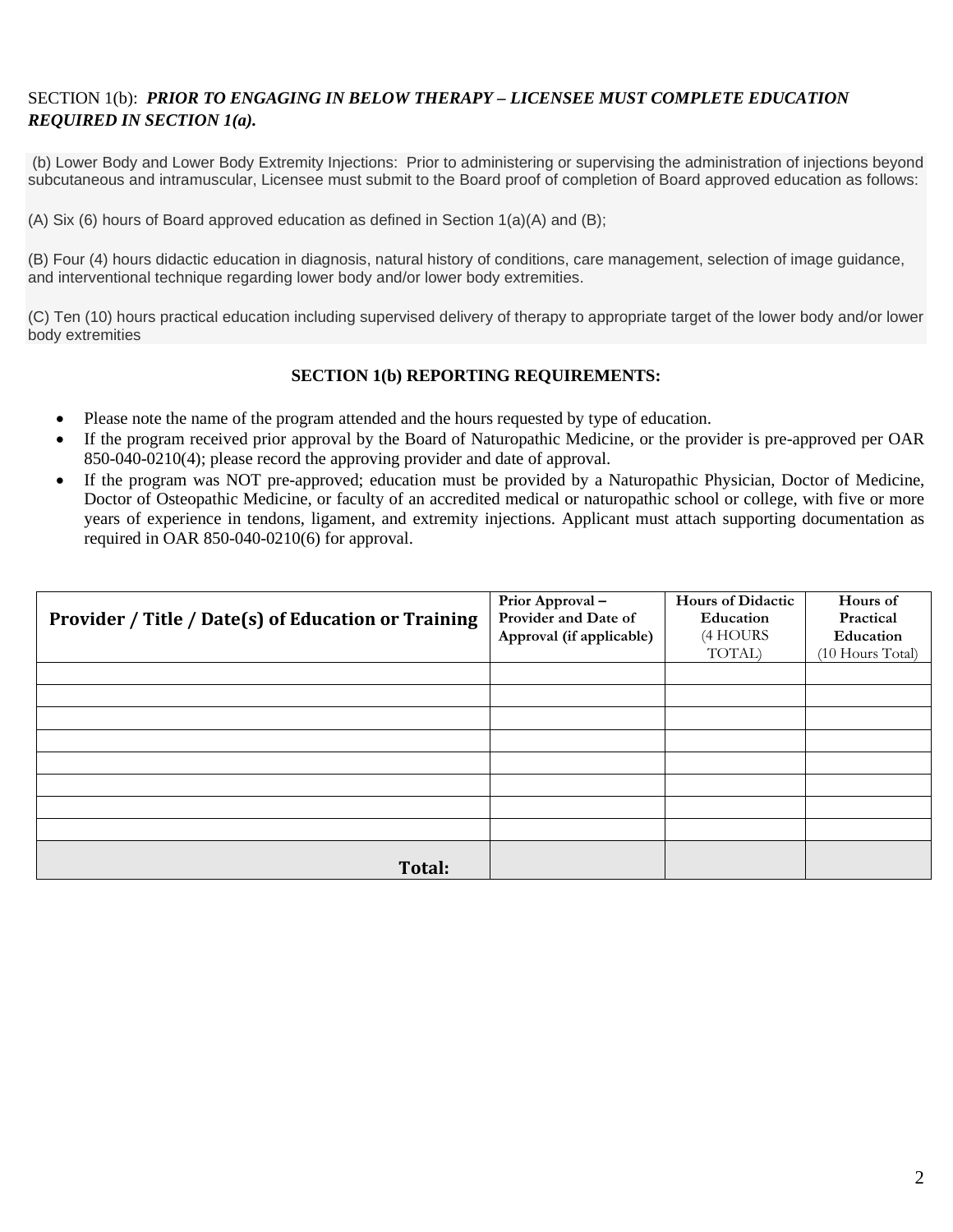## **SECTION 1(c)** *PRIOR TO ENGAGING IN BELOW THERAPY – LICENSEE MUST COMPLETE EDUCATION REQUIRED IN SECTION 1(a) and 1(b).*

(c) Upper Body and Upper Body Extremity Injections: Prior to administering or supervising the administration of injections beyond subcutaneous and intramuscular, Licensee must submit to the Board proof of completion of Board approved education as follows:

(A) Six (6) hours of Board approved education as defined in Section 1(a)(A) and (B);

(B) Fourteen (14) hours of Board approved education as defined in Section 1(b)(B) and (C);

(C) Four (4) hours of didactic education in diagnosis, natural history of conditions, care management, selection of image guidance, and interventional technique regarding upper body and/or upper body extremities.

(D) Ten (10) hours practical education including supervised delivery of therapy to appropriate target of the upper body and/or upper body extremities.

#### **SECTION 1(c) REPORTING REQUIREMENTS:**

- Please note the name of the program attended and the hours requested by type of education.
- If the program received prior approval by the Board of Naturopathic Medicine, or the provider is pre-approved per OAR 850-040-0210(4); please record the approving provider and date of approval.
- If the program was NOT pre-approved; education must be provided by a Naturopathic Physician, Doctor of Medicine, Doctor of Osteopathic Medicine, or faculty of an accredited medical or naturopathic school or college, with five or more years of experience in tendons, ligament, and extremity injections. Applicant must attach supporting documentation as required in OAR 850-040-0210(6) for approval.

|                                                     | Prior Approval-          | <b>Hours of Didactic</b> | Hours of         |
|-----------------------------------------------------|--------------------------|--------------------------|------------------|
| Provider / Title / Date(s) of Education or Training | Provider and Date of     | Education                | Practical        |
|                                                     | Approval (if applicable) | (4 HOURS                 | Education        |
|                                                     |                          | TOTAL)                   | (10 Hours Total) |
|                                                     |                          |                          |                  |
|                                                     |                          |                          |                  |
|                                                     |                          |                          |                  |
|                                                     |                          |                          |                  |
|                                                     |                          |                          |                  |
|                                                     |                          |                          |                  |
|                                                     |                          |                          |                  |
|                                                     |                          |                          |                  |
| Total:                                              |                          |                          |                  |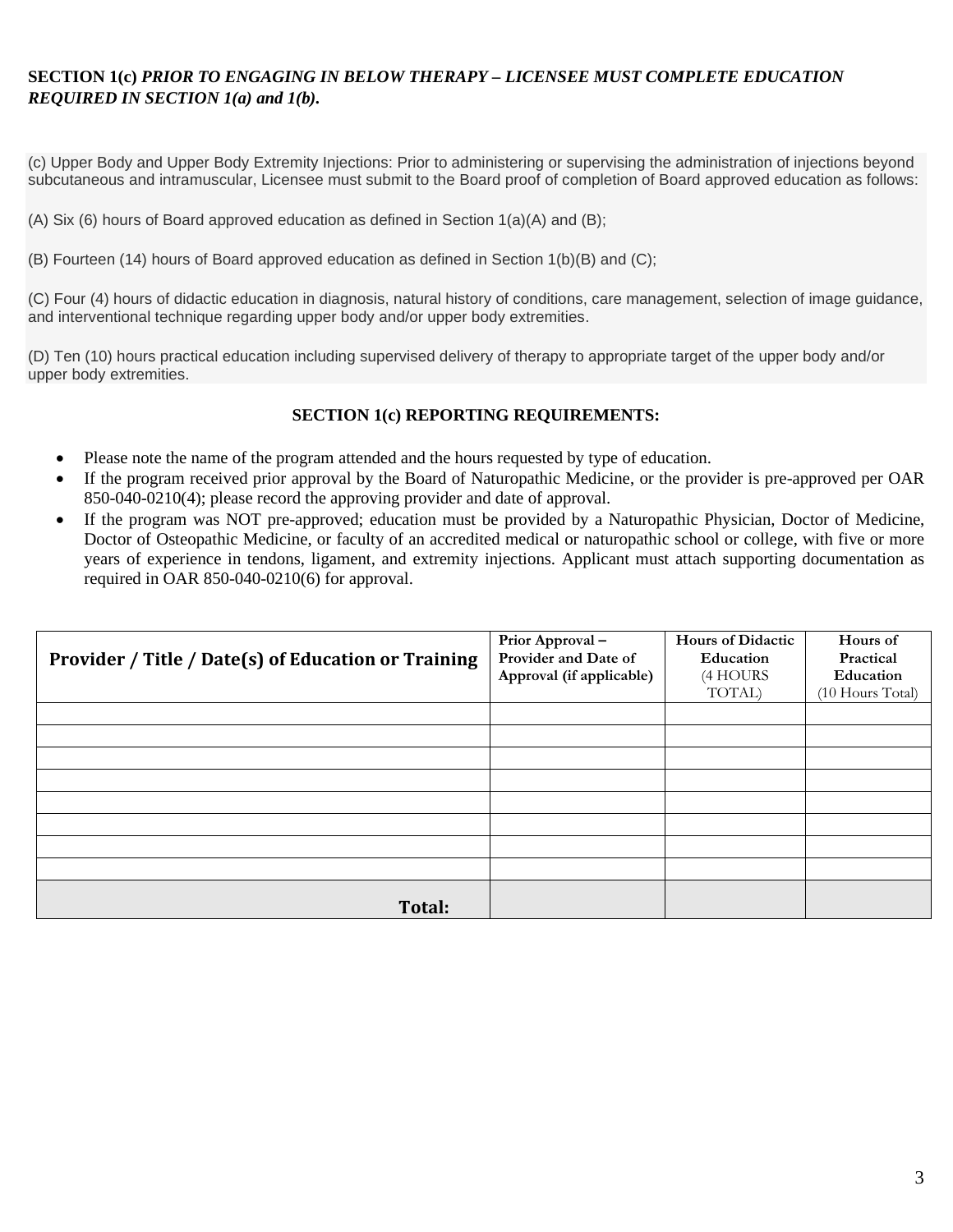# **SECTION 1(d)** *PRIOR TO ENGAGING IN BELOW THERAPY – LICENSEE MUST COMPLETE EDUCATION REQUIRED IN SECTION 1(a), 1(b) and 1(c).*

(d) Upper and Lower Body Spinal Injections: Prior to administering or supervising the administration of any and all spinal injections on the body, Licensee must submit to the Board proof of education as follows:

- (A) Six (6) hours of continuing education as defined in Section 1(a)(A) and (B);
- (B) Fourteen (14) hours of continuing education as defined in Section 1 (b)(B) and (C);
- (C) Fourteen (14) hours of continuing education as defined in Section 1(c)(C) and (D)

(D) Four (4) hours of didactic education in diagnosis, natural history of conditions, care management, selection of image guidance, and interventional technique regarding spinal injections.

(E) Twelve (12) hours practical education including supervised delivery of therapy to appropriate spinal targets.

#### **SECTION 1(d) REPORTING REQUIREMENTS:**

- Please note the name of the program attended and the hours requested by type of education.
- If the program received prior approval by the Board of Naturopathic Medicine, or the provider is pre-approved per OAR 850-040-0210(4); please record the approving provider and date of approval.
- If the program was NOT pre-approved; education must be provided by a Naturopathic Physician, Doctor of Medicine, Doctor of Osteopathic Medicine, or faculty of an accredited medical or naturopathic school or college, with five or more years of experience in spinal injections. Applicant must attach supporting documentation as required in OAR 850-040- 0210(6) for approval.

| Provider / Title / Date(s) of Education or Training | Prior Approval-<br>Provider and Date of | Hours of Didactic<br>Education | Hours of<br>Practical         |
|-----------------------------------------------------|-----------------------------------------|--------------------------------|-------------------------------|
|                                                     | Approval (if applicable)                | (4 HOURS<br>TOTAL)             | Education<br>(12 Hours Total) |
|                                                     |                                         |                                |                               |
|                                                     |                                         |                                |                               |
|                                                     |                                         |                                |                               |
|                                                     |                                         |                                |                               |
|                                                     |                                         |                                |                               |
|                                                     |                                         |                                |                               |
|                                                     |                                         |                                |                               |
|                                                     |                                         |                                |                               |
| Total:                                              |                                         |                                |                               |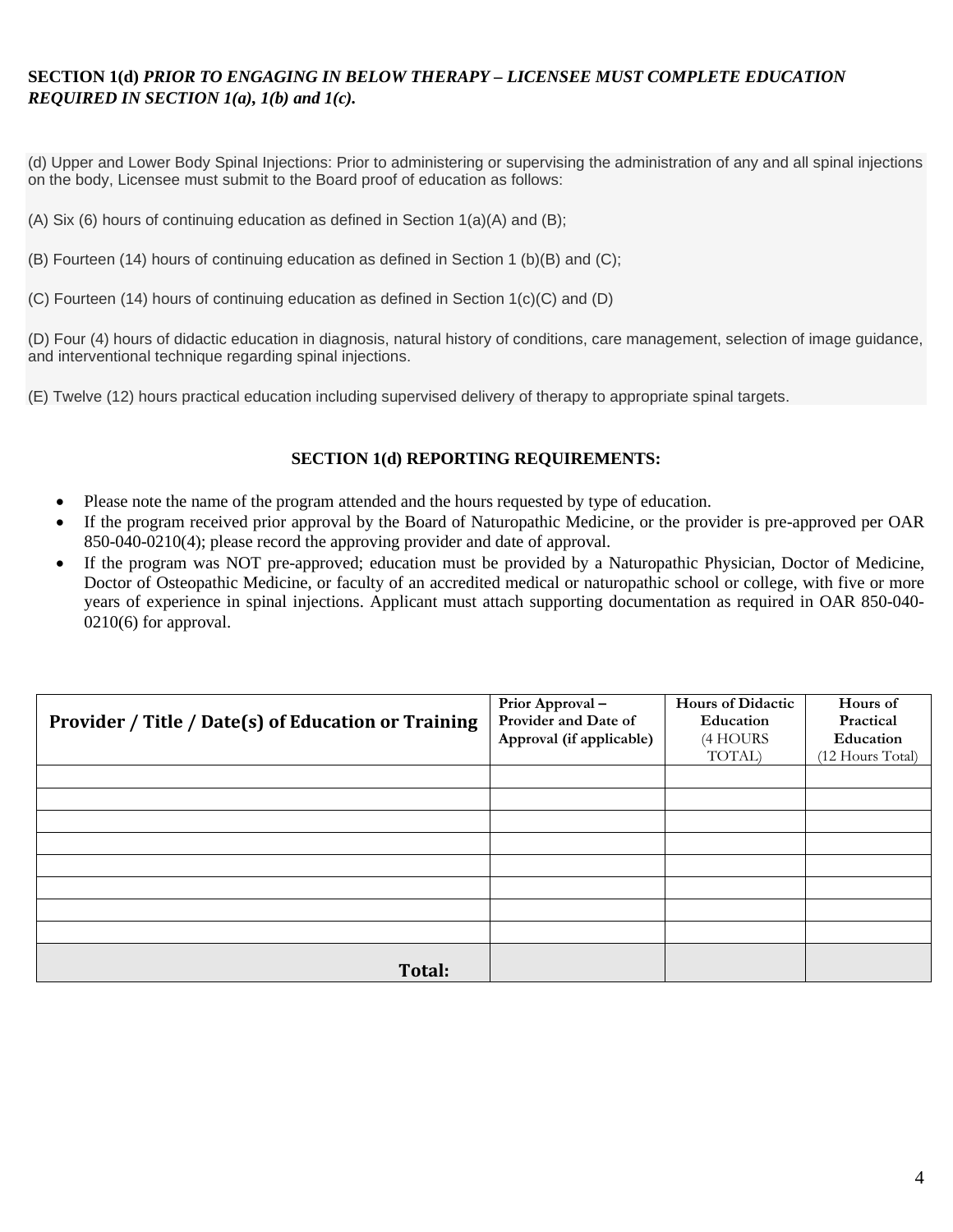# **SECTION 2:** *PRIOR TO ENGAGING IN BELOW THERAPY – LICENSEE MUST COMPLETE EDUCATION REQUIRED FOR CORRESPONDING INJECTION SITE SUBSECTION(S) OF SECTION 1*

(2) Injection Therapy of Autologous Injectate: Prior to administering or supervising the administration of an autologous injectate, Licensee must submit proof of completion of continuing education as follows:

(a) Corresponding injection site subsection(s) of Section 1. Licensee shall only engage in Injection Therapy of Autologous Injectate that corresponds to the level of Board approved training and / or education per injection site subsection(s) of Section 1;

(b) Eight (8) hours of Board approved education per **autologous injectate**, focused on autologous acquisition, injectate processing, sterile technique, and safety.

#### **SECTION 2 REPORTING REQUIREMENTS:**

- Please note the name of the program attended and the hours requested per autologous injectate.
- If the program received prior approval by the Board of Naturopathic Medicine, or the provider is pre-approved per OAR 850-040-0210(4); please record the approving provider and date of approval.
- If the program was NOT pre-approved; education must be provided by a Naturopathic Physician, Doctor of Medicine, Doctor of Osteopathic Medicine, or faculty of an accredited medical or naturopathic school or college, with five or more years of experience in autologous injections. Applicant must attach supporting documentation as required in OAR 850-040- 0210(6) for approval.

| Provider / Title / Date(s) of Education or Training | Prior Approval-<br>Provider and Date of<br>Approval (if applicable) | Type of<br>Autologous<br>Injectate | Hours per<br>Autologous<br>Injectate |
|-----------------------------------------------------|---------------------------------------------------------------------|------------------------------------|--------------------------------------|
|                                                     |                                                                     |                                    | (8 Hours Total<br>Per Type)          |
|                                                     |                                                                     |                                    |                                      |
|                                                     |                                                                     |                                    |                                      |
|                                                     |                                                                     |                                    |                                      |
|                                                     |                                                                     |                                    |                                      |
|                                                     |                                                                     |                                    |                                      |
|                                                     |                                                                     |                                    |                                      |
|                                                     |                                                                     |                                    |                                      |
|                                                     |                                                                     |                                    |                                      |
| Total:                                              |                                                                     |                                    |                                      |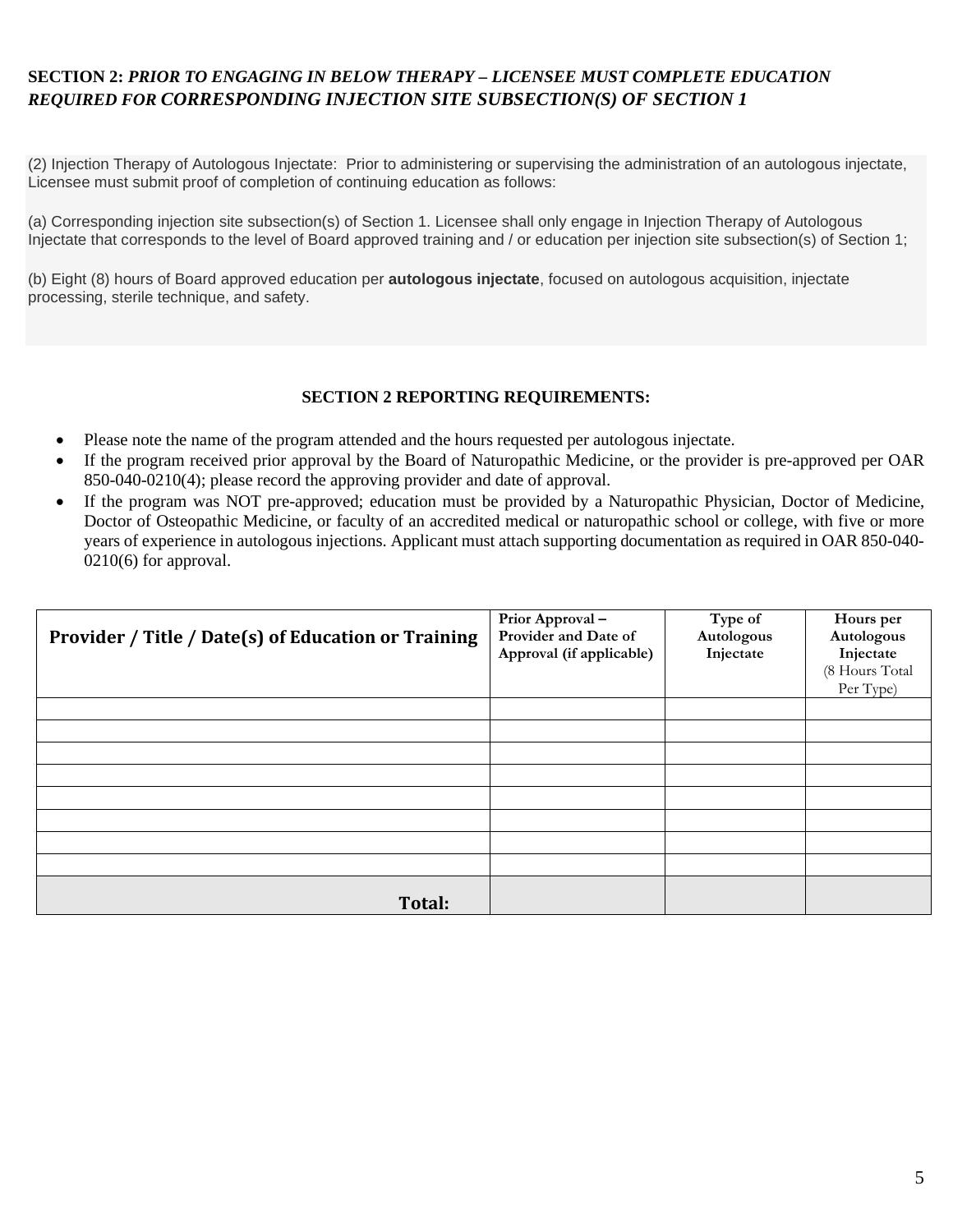# **SECTION 3:** *PRIOR TO ENGAGING IN BELOW THERAPY – LICENSEE MUST COMPLETE EDUCATION REQUIRED FOR CORRESPONDING INJECTION SITE SUBSECTION(S) OF SECTION 1*

(3) Ozone Injection Therapy: Prior to engaging Ozone injection therapy; Licensee must submit proof of completion of continuing education as follows:

(a) Corresponding injection site subsection(s) of Section 1. Licensee shall only engage in Ozone Injection Therapy that corresponds to the level of Board approved training and / or education per injection site subsection(s) of Section 1.

(b) Four (4) hours of Board approved didactic education focused on Ozone injection therapy

#### **SECTION 3 REPORTING REQUIREMENTS:**

- Please note the name of the program attended and the hours of didactic education requested.
- If the program received prior approval by the Board of Naturopathic Medicine, or the provider is pre-approved per OAR 850-040-0210(4); please record the approving provider and date of approval.
- If the program was NOT pre-approved; education must be provided by a Naturopathic Physician, Doctor of Medicine, Doctor of Osteopathic Medicine, or faculty of an accredited medical or naturopathic school or college, with five or more years of experience in Ozone injection therapy. Applicant must attach supporting documentation as required in OAR 850- 040-0210(6) for approval.

| Provider / Title / Date(s) of Education or Training | Prior Approval –<br>Provider and Date of<br>Approval (if applicable) | <b>Hours of Didactic</b><br>Education<br>(4 HOURS<br>TOTAL) |
|-----------------------------------------------------|----------------------------------------------------------------------|-------------------------------------------------------------|
|                                                     |                                                                      |                                                             |
|                                                     |                                                                      |                                                             |
|                                                     |                                                                      |                                                             |
| Total:                                              |                                                                      |                                                             |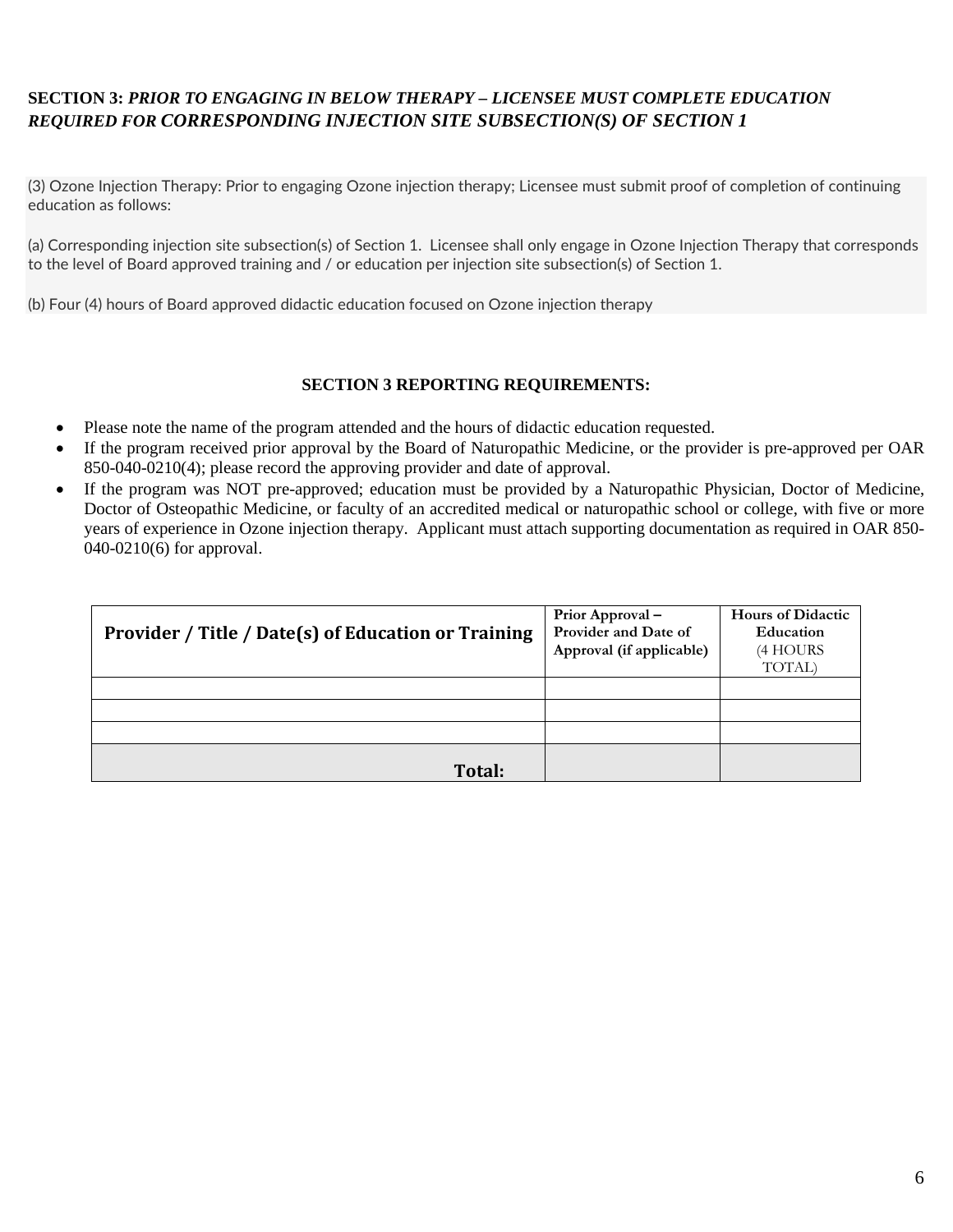# **IV THERAPY**

# **SECTION 4(a):** *PRIOR TO ENGAGING IN BELOW THERAPY – LICENSEE MUST COMPLETE EDUCATION REQUIRED FOR SECTION 1(a)*

(a) Chelation IV Therapy: Prior to administering Chelation IV Therapy, licensee must submit to the Board proof of completion of the following hours of Board approved education:

(A) Completion of education required for injection therapy in Section 1(a)(A) and (B); of this rule.

(B) Twelve (12) hours of Board approved education in Chelation IV Therapy.

#### **SECTION 4(a) REPORTING REQUIREMENTS:**

- Please note the name of the program attended and the hours of didactic education requested.
- If the program received prior approval by the Board of Naturopathic Medicine, or the provider is pre-approved per OAR 850-040-0210(4); please record the approving provider and date of approval.
- If the program was NOT pre-approved; education must be provided by a Naturopathic Physician, Doctor of Medicine, Doctor of Osteopathic Medicine, or faculty of an accredited medical or naturopathic school or college, with five or more years of experience of Chelation IV Therapy. Applicant must attach supporting documentation as required in OAR 850- 040-0210(6) for approval.

| Provider / Title / Date(s) of Education or Training | Prior Approval -<br>Provider and Date of<br>Approval (if applicable) | Hours of<br>Education<br>(12 hours total) |
|-----------------------------------------------------|----------------------------------------------------------------------|-------------------------------------------|
|                                                     |                                                                      |                                           |
|                                                     |                                                                      |                                           |
|                                                     |                                                                      |                                           |
|                                                     |                                                                      |                                           |
| <b>Total:</b>                                       |                                                                      |                                           |